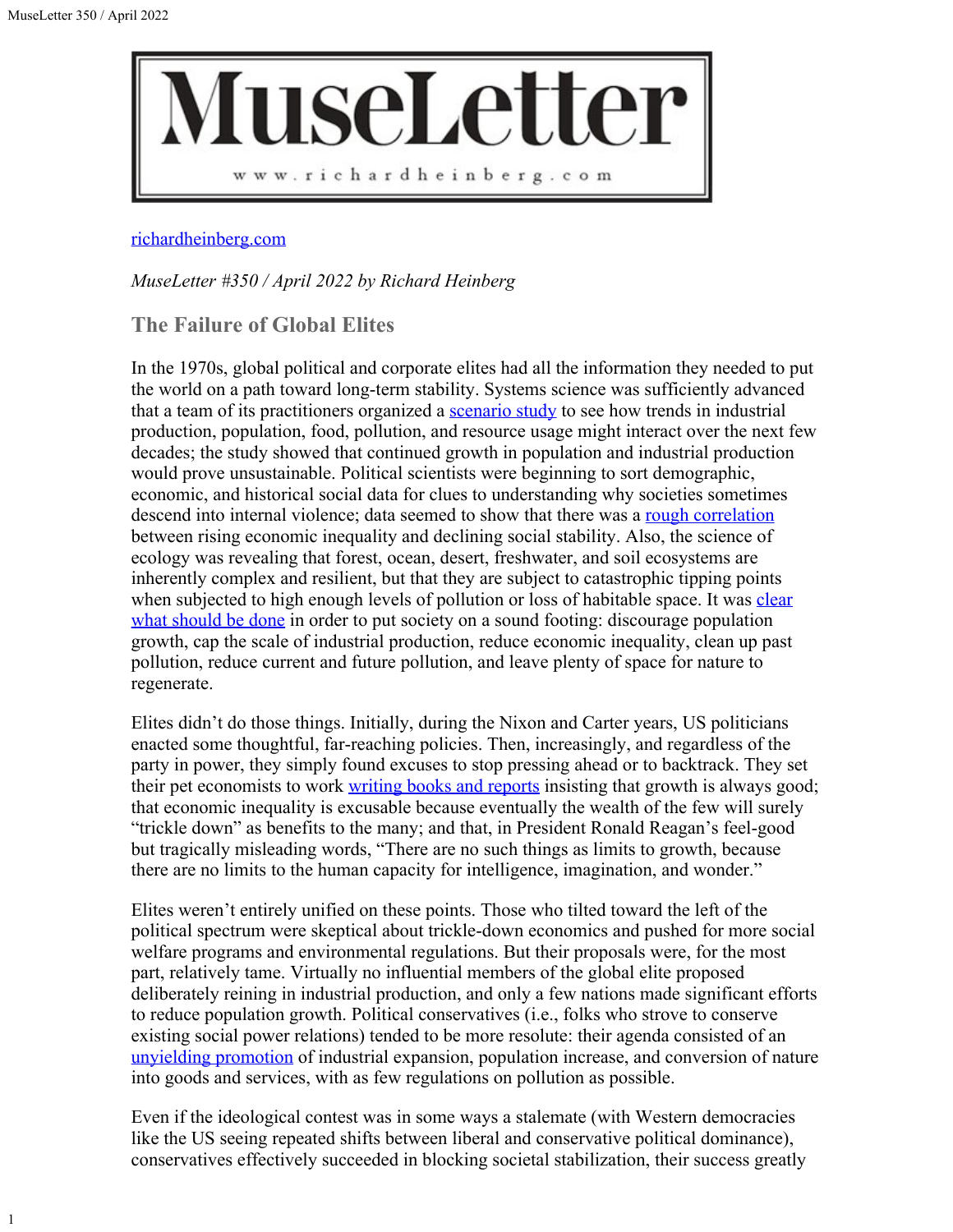aided by the fact that liberals hadn't really argued for stopping growth in population or industrial production. Indeed, for all their disagreements, liberals and conservatives settled on one thing: growth, globalization, and neoliberal economic policies would help solve all problems, from poverty to pollution. Unfortunately, they were thereby united in a perilous lie.

Now society is clearly on a path toward critical instability. Climate change threatens to swamp coastlines, trigger severe droughts and floods, and make access to food and water far more problematic for billions of people. At the same time demographers predict global population will reach almost **10 billion** people by 2050, adding to the challenges. Levels of inequality and debt have been rising for decades. [Hormone-disrupting chemical pollution](https://www.ncbi.nlm.nih.gov/pmc/articles/PMC6043754/) is altering sperm counts in humans and a host of other animals, threatening near-universal [sterility](https://www.simonandschuster.com/books/Count-Down/Shanna-H-Swan/9781982113674). Wild nature is [in retreat](https://www.bbc.com/news/science-environment-54091048) almost everywhere, with numbers of mammals, birds, amphibians, reptiles, fish, and insects nosediving. Current waves of economic, political, and climate [refugees](https://www.brookings.edu/research/the-climate-crisis-migration-and-refugees/) portend future floods of displaced humanity as the socio-ecological system unravels further. And in the US, the core nation of the global industrial system, political polarization, gridlock, and increasing levels of political violence impede the ability of elites to solve even the problems they deign to acknowledge.

## Trust in government by party: 1958-2015

IKE JFK JOHNSON NIXON FORD CARTER REAGAN **RUSH CLINTON BUSH OBAMA** 80% 70 **Republican/Lean Rep** 60 50 40 30 Democra 20 10 0 58 64 67 73 76 03 12 15 61 70 79 82 85 88 91 97 oo 06 09

Trust federal government to do what is right just about always/most of the time ...

Survey conducted Aug. 27-Oct. 4, 2015. Q15. Trend sources: Pew Research Center, National Election Studies, Gallup, ABC/Washington Post, CBS/New York Times, and CNN Polls. From 1976-2014 the trend line represents a three-survey moving average

## PEW RESEARCH CENTER

## *Credit: [Pew Research Center](https://www.pewresearch.org/politics/2015/11/23/1-trust-in-government-1958-2015/)*

In America, trust in government has been declining since the 1950s, throughout the period of economic globalization. As the transformation of former Midwestern industrial heartlands into "flyover country" led to vanishing economic opportunity for large swathes of the populace, respect for elites increasingly turned to widespread and [deep suspicion](https://www.theguardian.com/news/2018/nov/29/why-we-stopped-trusting-elites-the-new-populism).

Sensing the threat to their own legitimacy and control, elites tried harder to sell their policies by promising that everyone would eventually benefit from globalization's cheap consumer products, or by distracting their bases with hot-button cultural issues. But declining perceived legitimacy led to deeper divisions among the elites themselves. In the last decade, those divisions erupted into the election of Donald Trump, the passage of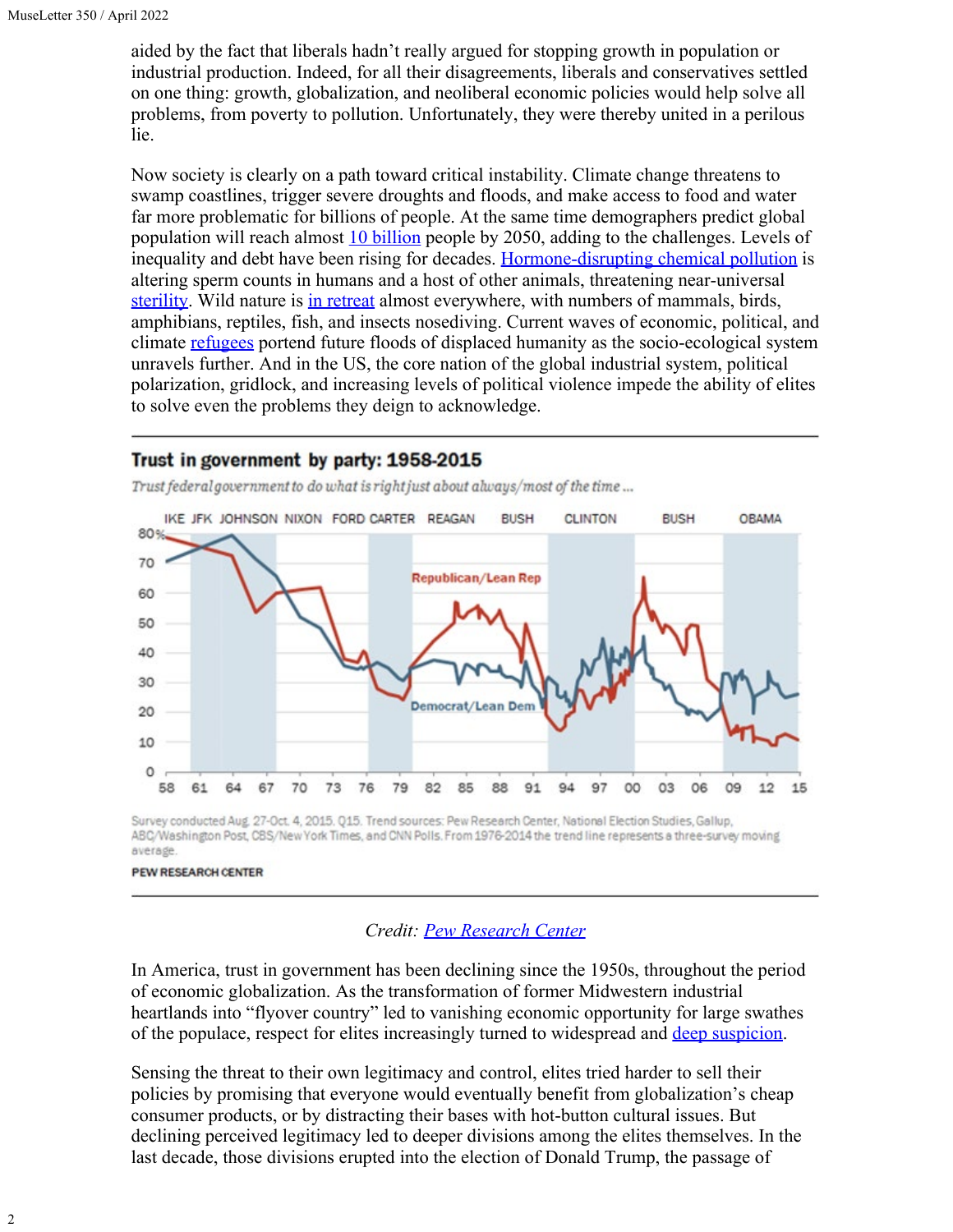Brexit in the UK, and the rise of nationalist-populist-authoritarian leaders around the world. For elite aspirants, new communication technologies, especially social media, offered the opportunity to influence the public continually and instantly; however, these new technologies were especially useful to members of the anti-establishment (including altelites like Trump) in spreading disinformation and conspiracy theories.

Now big segments of the American public don't just disagree with elites on specific policies; rather, they hate at least some elites with a burning passion. Large numbers of conservatives believe that liberal leaders are fundamentally evil—that they are quite literally pedophilic, Satan-worshipping baby killers. Meanwhile supporters of liberal elites believe that conservative leaders, most of whom have morphed into Trumpian alt-elites, are neo-Nazis bent on enforcing Christian nationalist, misogynist, homophobic white supremacy. While many of these beliefs aren't true, the anger is real and seemingly unquenchable.

As political temperatures rise to searing levels, the public is increasingly riled by labels and posturing, while the actual core failure of elites—both liberal and conservative—goes unnamed and undiscussed. That core failure consists of permitting society to proceed along a path of unchecked growth that inevitably produces worsening economic inequality and environmental degradation. Efforts to maintain continual growth have been financed by mountains of debt that can never be repaid and could come crashing down in mere days. And, from a physical standpoint, growth has been founded on the depletion of finite natural resources, thus ensuring that expansion will be self-limiting and will likely end in the mother of all crashes. Though the situation is simple to grasp in outline, the public understands almost none of it, because elites—liberal, conservative, and alt—benefit from this lack of awareness.

Liberals wring their hands over problems of social injustice, no doubt genuinely outraged but also hoping to maintain the support of women, people of color, immigrants, and LGBTQ+ folks. Yet none of these interest groups is encouraged to see its plight (which I have no desire to minimize) in the context of the uber-story of our times—the arc of unsustainable fossil-fueled population and consumption growth bending toward an inevitable collision with environmental limits.

Meanwhile, conservatives work overtime twisting together new conspiracy theories they can tighten around the necks of powerful liberals. Did you know that the "Great Reset"—a phrase employed by Klaus Schwab, Executive Chairman of the World Economic Forum is actually a plan by shadowy masters of government and finance to use Covid-19 (which was, of course, planned well in advance) as an excuse to gain total dictatorial control over every person on Earth? If *they* can force you to wear a mask or get vaccinated during a pandemic, what else can *they* make you do? Did you know that climate change is a hoax ginned up by crafty scientists hungry for more research funding—and that those same shadowy government and financial elites (along with Hollywood movie stars) are going to use global warming as an excuse to take away your car and force you to eat fake meat? Well, if you didn't already know, it's time to wake up—and make sure you're wearing a tinfoil hat to block attempts *they* might use to control your mind!

Just who are these dastardly elites? Though politicians take most of the heat, some ire might be justifiably directed at economists—who aren't all themselves super-elites, but who deserve a special "award" for being the legitimizers of the elites in the policy arena. They are our modern priesthood, setting the rules of the game and creating justifications for growth-at-any-cost. They call themselves scientists, when in fact they mostly just cram data into unexamined and untested models.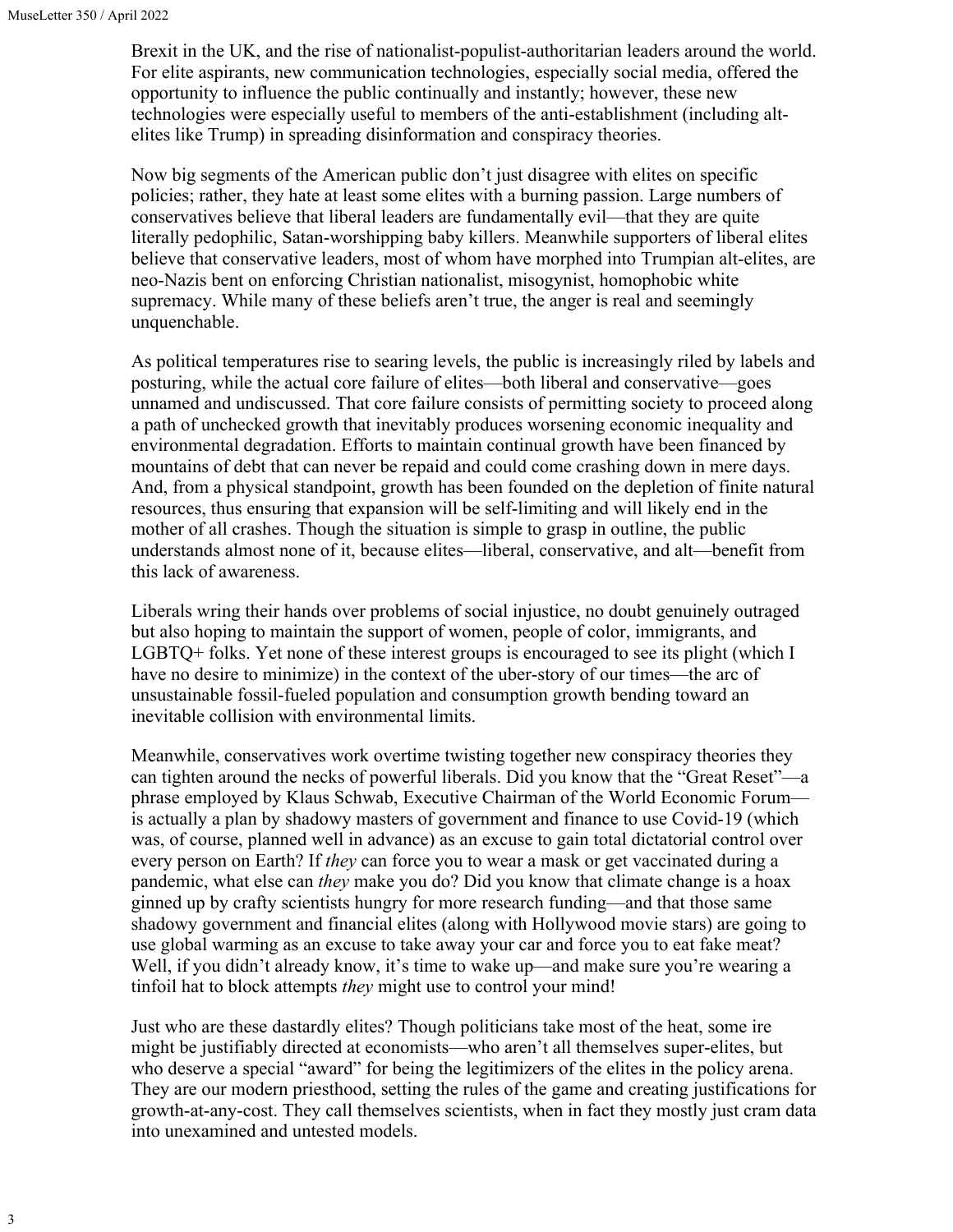4

But economists' follies don't absolve the media, politicians, or corporate leaders—indeed, everyone in the top, say, ten percent of global income earners. Why couldn't these people have seen for themselves what was happening? After all, it doesn't take genius-level intelligence or higher math skills to foresee that the exponential growth of population and consumption on a finite planet will inevitably lead to disaster. I'm reminded of Upton Sinclair's pithy saying: "It is difficult to get a man to understand something when his salary depends on his not understanding it."

In all of this, I refer primarily to elites in the US and Europe (as these people have had outsized influence during the past few decades—centuries, even). But elites in less wealthy nations, including China and India, have learned their lessons well: different contexts, same failure. The only notable exceptions to otherwise universal failure are leaders of many Indigenous societies, who have [steadfastly opposed](https://www.unep.org/news-and-stories/story/indigenous-peoples-and-nature-they-protect) overexploitation of nature.

It's difficult to convey the degree and depth of elites' failure without descending into lurid disaster porn. We face not just political or economic crisis, but societal and ecosystem collapse, with all that implies. It's hard to think very far along those lines without getting both fearful and angry.

Complaining about elites is easy these days: as economies, ecosystems, and governmental institutions start to come apart, everyone naturally blames the people in charge. Elites have targets on their backs. But usually the criticism aimed at them is unfocused, uninformed, or disinformed. Even if you personally favor a specific set of elites, in all likelihood that group is being vilified by someone else—and probably for reasons that have little to do with the overarching failure that all elites are responsible for. One is tempted to feel a little sympathy for these people. They weren't around when key decisions were made back in the 1970s that ensured we would be seeing the commencement of crisis after crisis right about now. The current crop inherited a mess. But they've done little to stop that mess from getting worse.

Still, failure has persisted even when scientists—some of whom are virtually the only elite truth-tellers around—have sought to reframe our overshoot problem in technocratic terms, with a simple cause (carbon emissions) and an equally simple solution (an energy transition away from fossil fuels and toward solar panels and wind turbines). Even though this prescription can't deliver a full solution to our ecological-social dilemma and promises merely to gingerly push society in the general direction of greater sustainability, elites seemingly still can't bring themselves to do much.

Now they are left in an untenable situation. They can no longer avoid confronting problems that took decades to materialize, and that cannot be solved quickly or painlessly.

Looking back at complex societies around the world through the past few millennia, it's clear that the failure of elites is nothing new. Indeed, given enough time, elites nearly always fail. They get too greedy, they overestimate their own intelligence, and they discourage people around them from conveying bad news. When they do fail, societies sometimes just descend to a lower level of social organization. People dust themselves off and move on, returning to a simpler village-based way of life. Other times, when crisis comes, elites divide, with factions taking advantage of failure by presenting themselves as problem solvers or avengers. This rarely leads to a peaceful outcome. But it's a pretty good summary of what's happening now.

The best strategic response for ordinary people would probably be to build grassroots horizontal power networks and get out ahead of the failing elites by doing whatever will minimize the crisis ahead. This makes sense especially at a time when global integration is